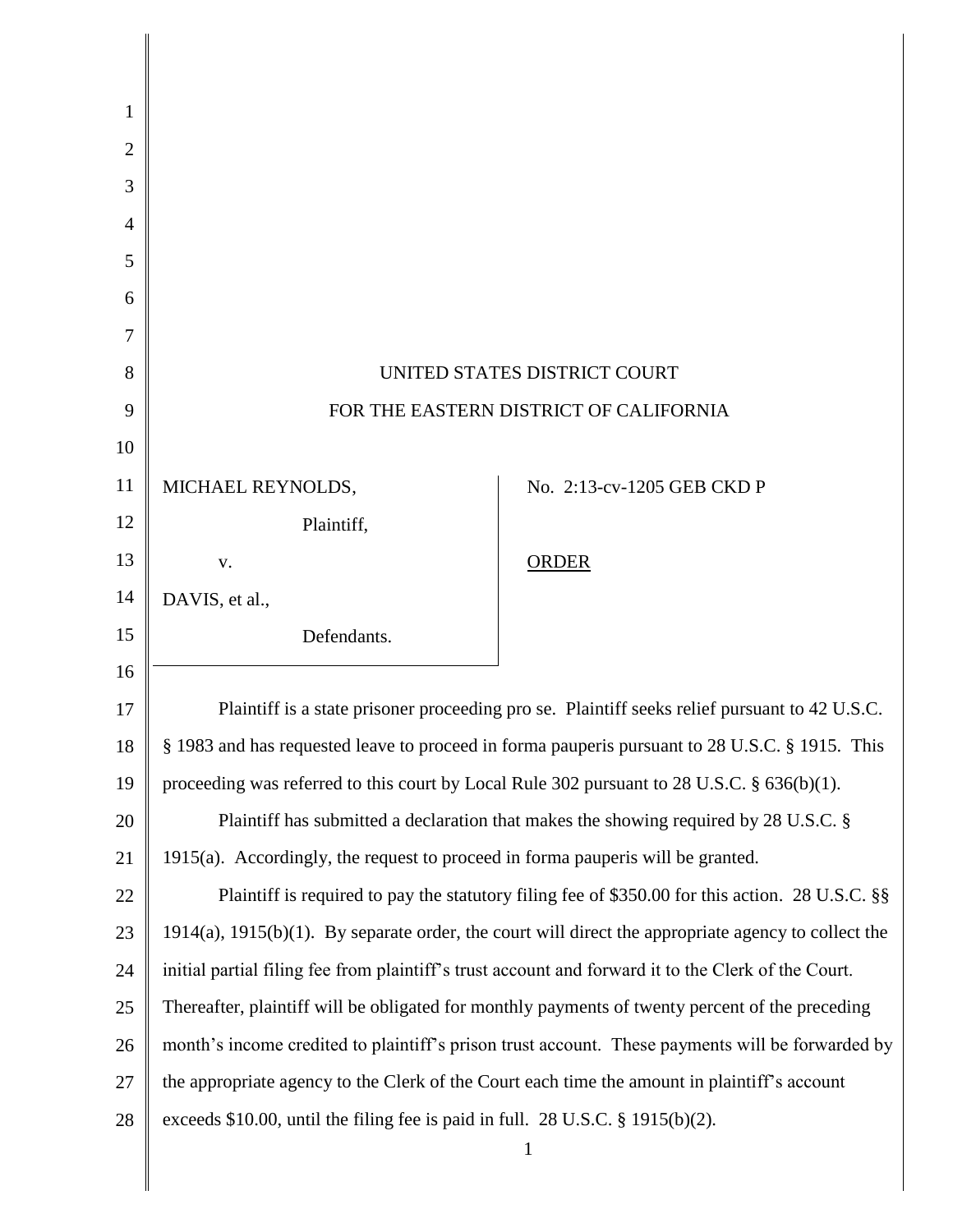1 2 3 4 5 6 7 8 9 10 11 12 13 14 15 16 17 18 19 20 21 22 23 24 25 The court is required to screen complaints brought by prisoners seeking relief against a governmental entity or officer or employee of a governmental entity. 28 U.S.C. § 1915A(a). The court must dismiss a complaint or portion thereof if the prisoner has raised claims that are legally "frivolous or malicious," that fail to state a claim upon which relief may be granted, or that seek monetary relief from a defendant who is immune from such relief. 28 U.S.C. § 1915A(b)(1),(2). A claim is legally frivolous when it lacks an arguable basis either in law or in fact. Neitzke v. Williams, 490 U.S. 319, 325 (1989); Franklin v. Murphy, 745 F.2d 1221, 1227-28 (9th Cir. 1984). The court may, therefore, dismiss a claim as frivolous where it is based on an indisputably meritless legal theory or where the factual contentions are clearly baseless. Neitzke, 490 U.S. at 327. The critical inquiry is whether a constitutional claim, however inartfully pleaded, has an arguable legal and factual basis. See Jackson v. Arizona, 885 F.2d 639, 640 (9th Cir. 1989); Franklin, 745 F.2d at 1227. In order to avoid dismissal for failure to state a claim a complaint must contain more than "naked assertions," "labels and conclusions" or "a formulaic recitation of the elements of a cause of action." Bell Atlantic Corp. v. Twombly, 550 U.S. 544, 555-557 (2007). In other words, "[t]hreadbare recitals of the elements of a cause of action, supported by mere conclusory statements do not suffice." Ashcroft v. Iqbal, 129 S. Ct. 1937, 1949 (2009). Furthermore, a claim upon which the court can grant relief has facial plausibility. Twombly, 550 U.S. at 570. "A claim has facial plausibility when the plaintiff pleads factual content that allows the court to draw the reasonable inference that the defendant is liable for the misconduct alleged." Iqbal, 129 S. Ct. at 1949. When considering whether a complaint states a claim upon which relief can be granted, the court must accept the allegations as true, Erickson v. Pardus, 127 S. Ct. 2197, 2200 (2007), and construe the complaint in the light most favorable to the plaintiff, see Scheuer v. Rhodes, 416 U.S. 232, 236 (1974). Here, plaintiff alleges that defendants at High Desert State Prison (HDSP) failed to protect

26 27 28 him from his cellmate in violation of the Eighth Amendment. He alleges that defendants knew that the cellmate had a "history of violence" and a "propensity for violence on cell mates"; and that they "knew or should have known" that plaintiff and the cellmate, who were of different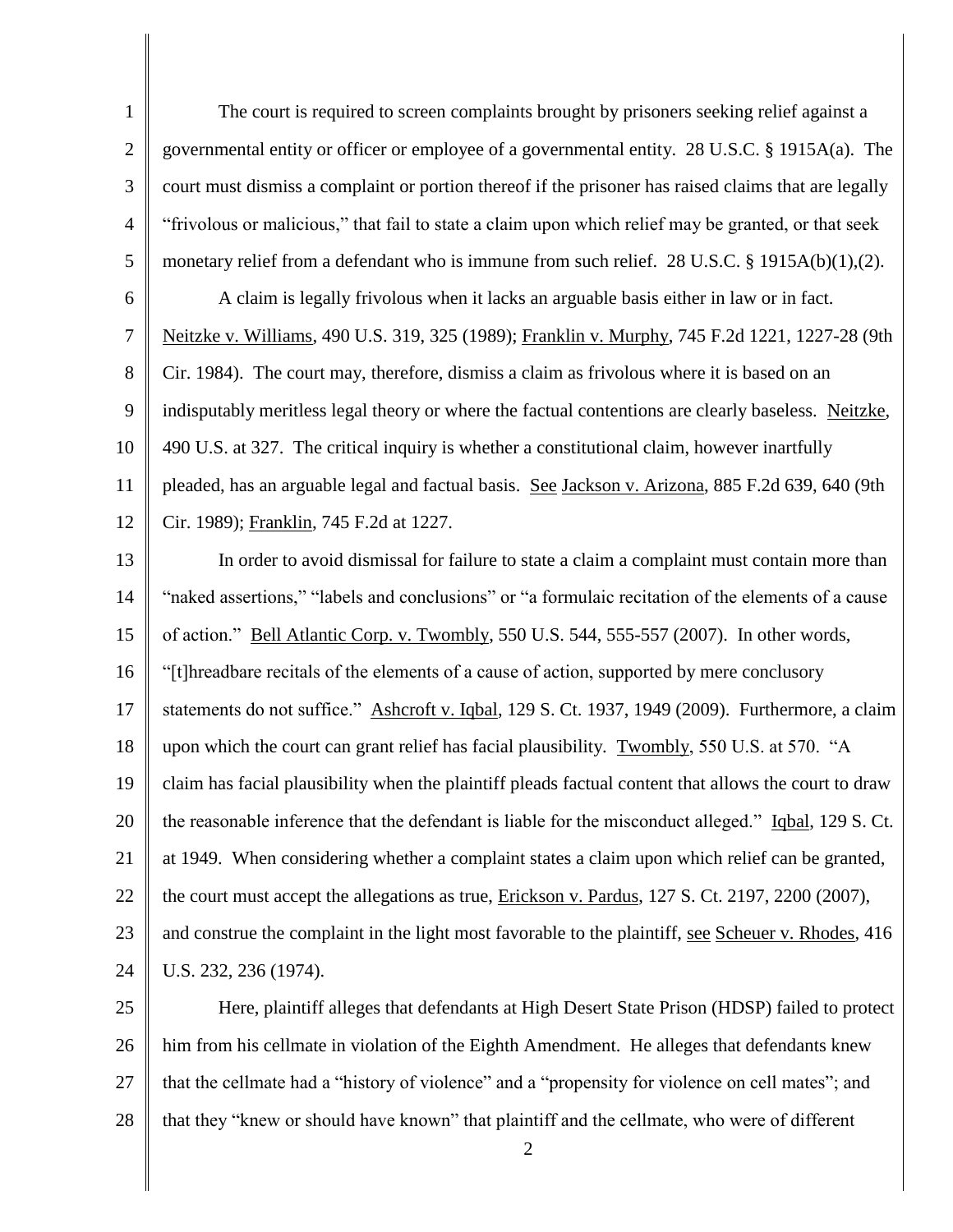1 2 3 4 5 races and had never met face-to-face, would not be compatible. Plaintiff further alleges that defendants did not follow housing procedures in celling plaintiff, a General Population inmate, with an inmate on Orientation Status who had not been fully screened for housing purposes. Plaintiff alleges that this cellmate attacked him and cut his throat, requiring surgery. (ECF No. 1.)

6 7 8 9 10 11 12 13 14 15 16 17 18 Under the Eighth Amendment, "prison officials have a duty to protect prisoners from violence at the hands of other prisoners." Farmer v. Brennan, 511 U.S. 825, 833 (1994) (internal quotation marks, ellipsis, and citation omitted). However, "not . . . every injury suffered by one prisoner at the hands of another . . . translates into constitutional liability for prison officials responsible for the victim's safety." Id. at 834. A prison official may be held liable for an assault suffered by one inmate at the hands of another only where the assaulted inmate can show that the injury is sufficiently serious, and that the prison official was deliberately indifferent to the risk of harm. Id. at 834, 837. Thus, the relevant inquiry is whether prison officials, "acting with deliberate indifference, exposed a prisoner to a sufficiently substantial risk of serious damage to his future health." Id. at 834 (internal quotation omitted). To be deliberately indifferent, the "official must both be aware of facts from which the inference could be drawn that a substantial risk of serious harm exists, and he must also draw the inference." Id. The court finds that plaintiff states an Eighth Amendment claim against defendant Hank,

19 20 21 22 the yard Sergeant who allegedly "signed the bed move and ordered staff in the building to physically conduct the bed move." (ECF No. 1 at 4.) As to the remaining six defendants<sup>1</sup>, the court finds plaintiff's allegations insufficient to show these defendants caused the complained-of harm under § 1983. Plaintiff makes only vague and conclusory allegations that these defendants

23

24

 $\mathbf{1}$ 

Davis, Kelly, Shwaub, Rainwater, Graham, and Van Meter.

<sup>25</sup> 26 27 28 Plaintiff also alleges that an eighth defendant, Slatti, denied plaintiff access to the courts by refusing to provide a copy of the incident report about the attack on plaintiff and screening out plaintiff's administrative appeal. (ECF No. 1 at 5.) However, plaintiff has indicated that he completed the grievance process as to his failure to protect claim, and his allegations against Slatti do not amount to a separate First Amendment claim. See Ramirez v. Galaza, 334 F.3d 850, 860 (9th Cir. 2003) (inmates do not have a Constitutional right to a specific prison grievance procedure).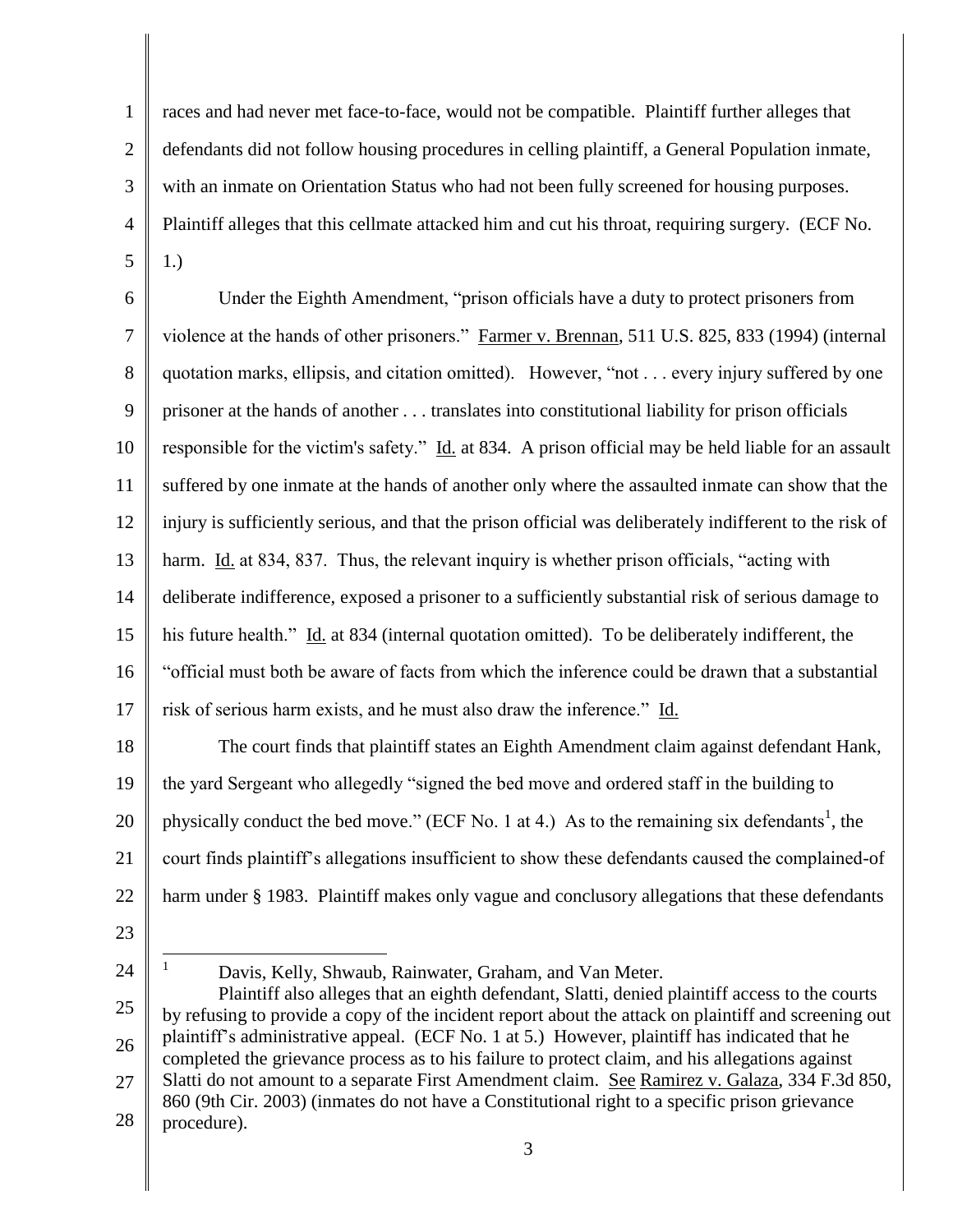1 2 3 participated in a "collective decision" to transfer an inmate with a known history of violence to plaintiff's cell. (Id. at 3.) Plaintiff will have the opportunity to file an amended complaint to attempt to state a claim against these defendants.

Plaintiff will be given 30 days from the date of service of this order to amend his complaint to cure the deficiencies outlined above. Plaintiff is not required to file an amended complaint, but failure to do so will be construed as plaintiff's consent to dismiss the abovementioned defendants and causes of action with prejudice.

8 9 10 11 12 13 14 15 16 If plaintiff chooses to amend the complaint, plaintiff must demonstrate how the conditions complained of have resulted in a deprivation of plaintiff's constitutional rights. See Ellis v. Cassidy, 625 F.2d 227 (9th Cir. 1980). Also, the complaint must allege in specific terms how each named defendant is involved. There can be no liability under 42 U.S.C. § 1983 unless there is some affirmative link or connection between a defendant's actions and the claimed deprivation. Rizzo v. Goode, 423 U.S. 362 (1976); May v. Enomoto, 633 F.2d 164, 167 (9th Cir. 1980); Johnson v. Duffy, 588 F.2d 740, 743 (9th Cir. 1978). Furthermore, vague and conclusory allegations of official participation in civil rights violations are not sufficient. Ivey v. Board of Regents, 673 F.2d 266, 268 (9th Cir. 1982).

17 18 19 20 21 22 23 In addition, plaintiff is informed that the court cannot refer to a prior pleading in order to make plaintiff's amended complaint complete. Local Rule 220 requires that an amended complaint be complete in itself without reference to any prior pleading. This is because, as a general rule, an amended complaint supersedes the original complaint. See Loux v. Rhay, 375 F.2d 55, 57 (9th Cir. 1967). Once plaintiff files an amended complaint, the original pleading no longer serves any function in the case. Therefore, in an amended complaint, as in an original complaint, each claim and the involvement of each defendant must be sufficiently alleged.

24 25

4

5

6

7

1. Plaintiff's request for leave to proceed in forma pauperis is granted.

In accordance with the above, IT IS HEREBY ORDERED that:

26 27 28 2. Plaintiff is obligated to pay the statutory filing fee of \$350.00 for this action. All fees shall be collected and paid in accordance with this court's order to the Director of the California Department of Corrections and Rehabilitation filed concurrently herewith.